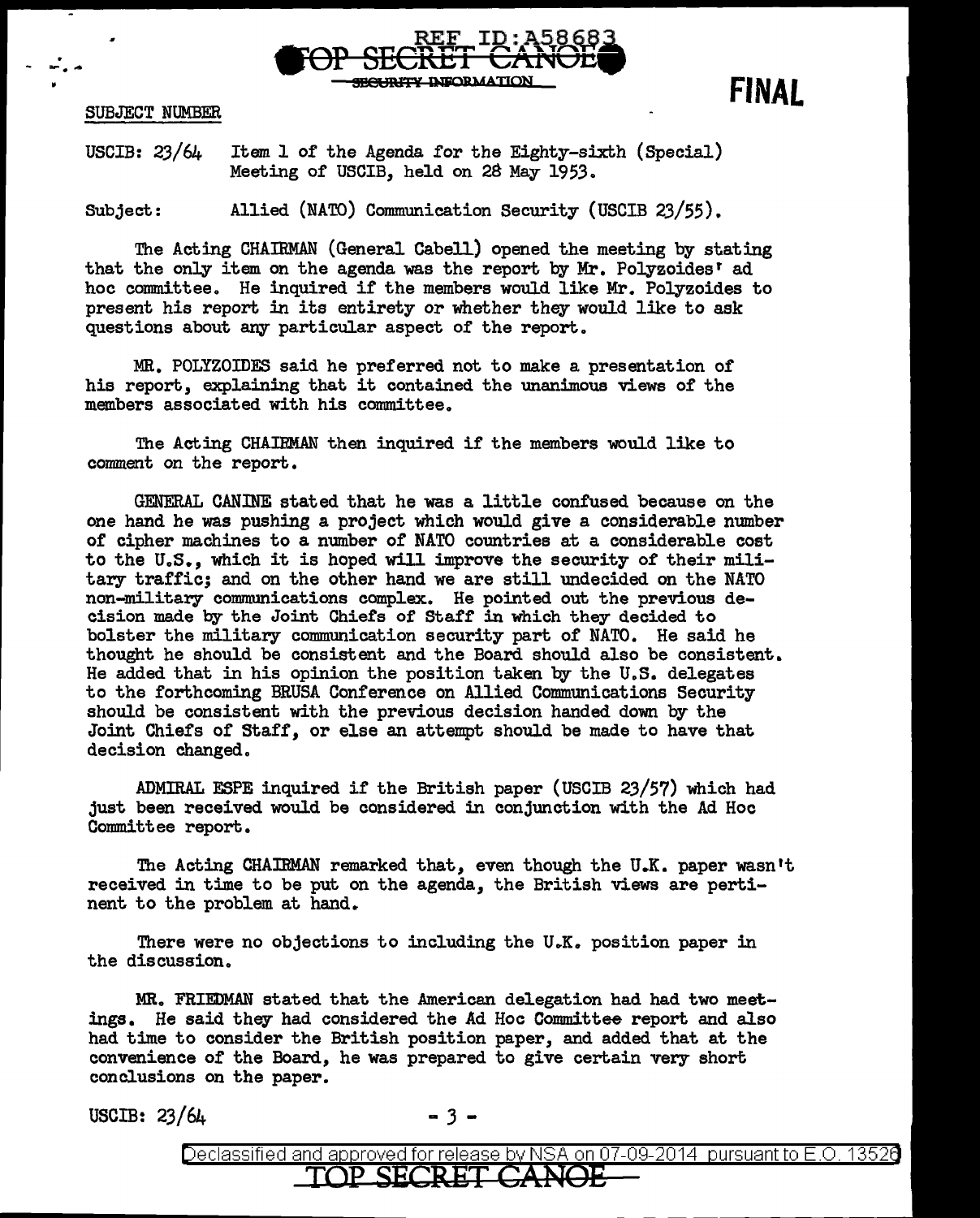

The Acting CHAIRMAN inquired of Admiral Espe if he would like to make further comments.

ADMIRAL ESPE replied that he would like to reserve further comment until he heard Mr. Friedman's conclusions.

At this point MR. NOYES stated that he did not understand the inconsistency of the Joint Chiefs of Staff position.

GENERAL CANINE said that the JCS decision was to furnish to the military organizations of NATO cryptographic machines for first and second echelon communications, and that we were about to give them a lot more - third echelon communications. He said he interpreted that to mean that the JCS had decided to assure themselves that military • communications of first, second, and third echelon would be secure. He added that it was the opinion of the experts that if the NATO countries were to use correctly either of the two machine systems they already have, their communications would be secure. He said he did not think it wise to plug up the military holes and leave the non-military holes unplugged, at a considerable cost to the United States.

MR. ARMSTRONG inquired if the extension of the cryptographic aids to the NATO military will cover all of the military communications of NATO countries or only the NATO communications originated by the military.

MR. SHELDON said he thought that it would cover the military problem. but not the diplomatic problem. which is the main source of the trouble.

\

GENERAL CANINE said he was not prepared to say what degree of risk would result if military communications were completely sanitized and diplomatic communications were not, as there evidently is some degree of risk. He said it seemed inconsistent to take this view with one set of communications and not with the other set of communications.

MR. NOYES inquired if there wasn't a problem involving the cost of this program.. He said the report indicated that we were not trying to read military communications.

GENERAL CANINE stated that there were two things to consider - economy and scarcity. He added that the USCIB Intelligence Committee puts reading military communications on a low priority and even if we were out of the economy of scarcity, he doubted whether it would be economical to go to the expense of monitoring the military traffic when we have missions in those countries.

USCIB:  $23/64$  -4-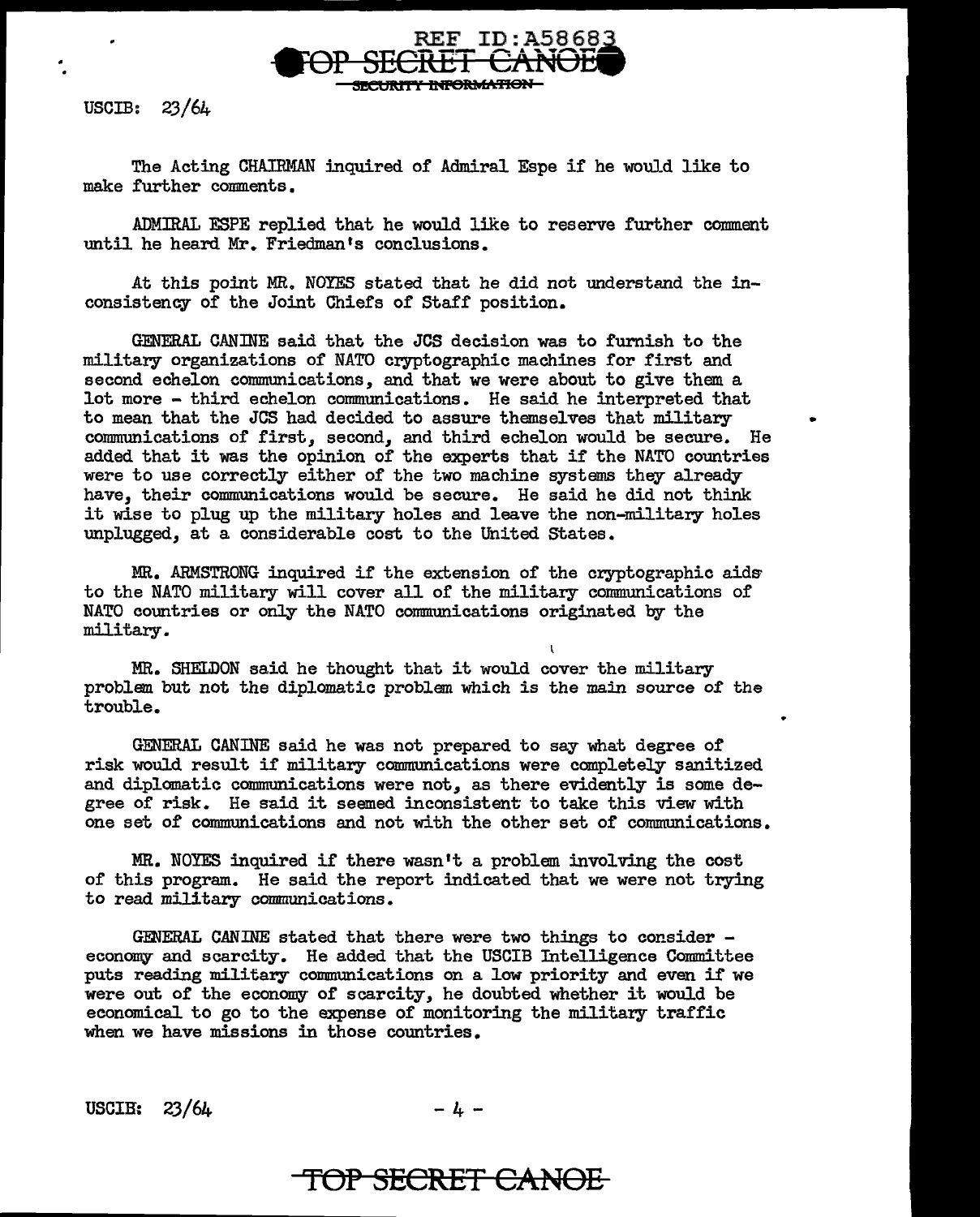

MR. NOYES asked if that didn't raise a different problem in closing

The Acting CHAIRMAN asked whether the members thought further surveys were necessary and said he wondered whether or not there was adequate information available to this Board to enable it to come up with recommendations and action. He added that this is one of the features of the Polyzoides report.  $EO 3.3(h)(2)$ features of the Polyzoides report.

PL 86-36/50 USC 3605

.ADMIRAL ESPE stated that from personal experience this problem has been under study for about five years and he thought that now is the time for action. He said he had read the British comments and conclusions and personally thought they were sounder than our own.

The Acting CHAIRMAN asked if anyone felt contrary-wise as to the need for further basic examination of the report.

MR. ARMSTRONG said he was impressed in reading the British document to observe their investigation did not produce much in the way of different or additional evidence. He said that, although the British conclusions were different from ours, it seemed to him that the material available in the U.K. paper was quite in step with what was before the Board at this time. He said that he doubted that much would be gained by additional research.

The Acting CHAIRMAN inquired if anyone cared to address themselves to that problem.

MR. SHELDON said that from reading the U. s. paper it appeared that no real analysis (from a COMINT point of view) had been made of the military traffic, and wondered if it might not be useful to assume that none was necessary. In view of the JCS decision to improve the security of NATO military communications, such an assumption would permit us to go along with the British view.

GENERAL CANINE stated that there was not enough military traffic available to draw any valid conclusions (from a COMINT point of view).

MR. SHELDON said therefore we would be following along the lines of the JCS decision and that he could go along on that line.

USCIB:  $23/64$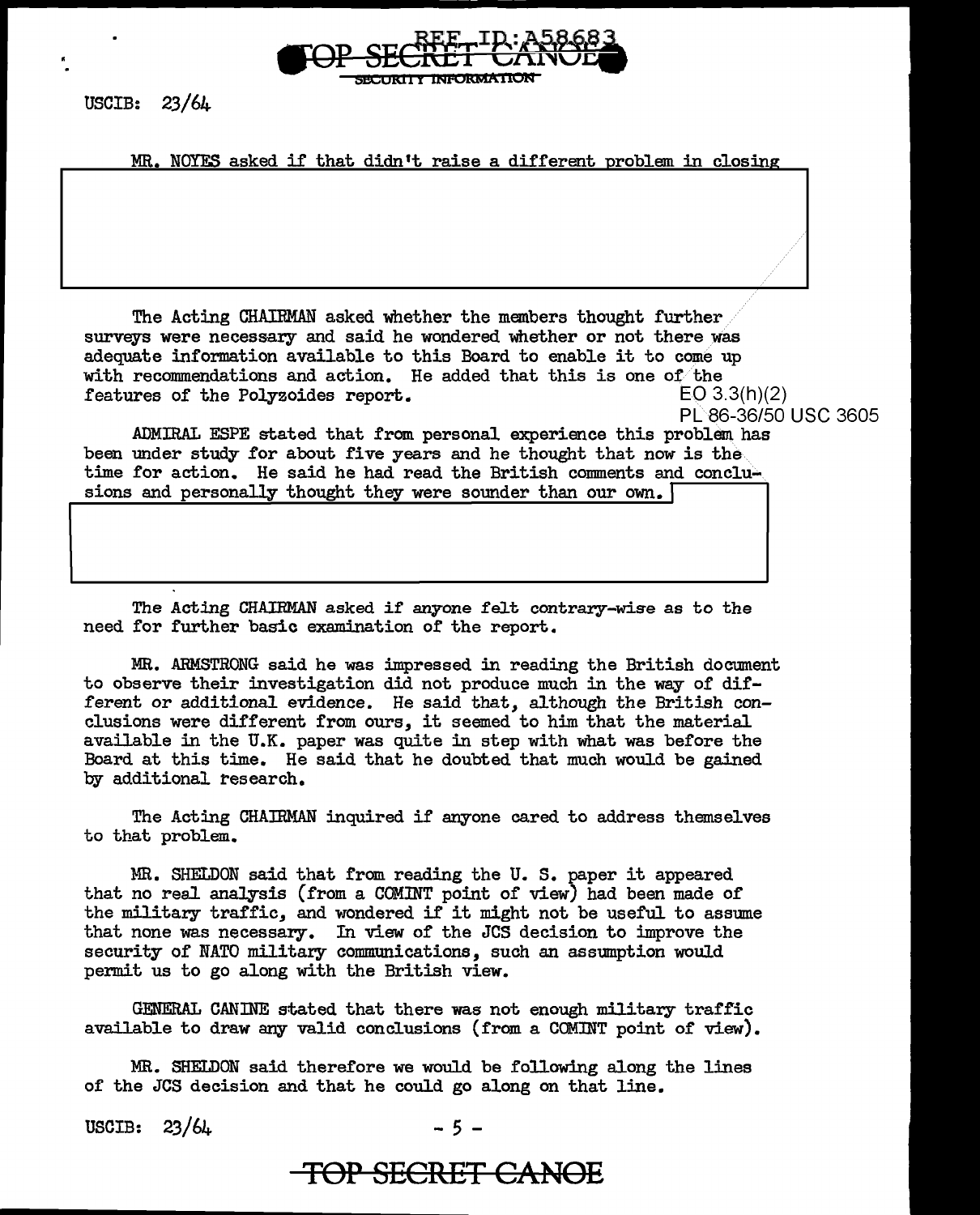

GENERAL CANINE said he was now talking with his communications security hat on. It was therefore his assumption, he said, that we had to get out the machines decided upon by the JCS, in order to improve our security in NATO.

MR. SHELDON repeated that the report said that no investigation had been made in that field, but said that CIA did not feel that one was necessary ..

GENERAL CANINE repeated that NSA felt very strongly that there is not enough traffic available. He added that it would be expensive to have to divert facilities from one thing to the other. He said he thought that in view of the decision already made, it would serve no particular purpose. He added that he would have to disagree with recommendation  $#$  3.

MR. SHELDON remarked that CIA concurred with recommendation # *3.* 

MR. POLyzOIDES said he would like to make one point clear on recommendation # *'3.* He said he did not think the reconmendation was being read in its proper light and explained that it is merely a recommendation to apprise the Board that there would be no real appraisal without a study of military communications. He added that his committee did not recommend that this be done, but merely wished to point out that the basis for such an appraisal did not exist.

MR. FRIEDMAN said he thought the two papers, the Ad Hoc Committee report and the British position paper are not too far apart. He added that he thought the U.S. team finds itself in the position that the end result of the recommendations of either paper will be the same

According to

the British views, he said, we should act very promptly telling the NATO countries as many of the cryptanalytic facts of life as we consider necessary and get them to do something. He said the Ad Hoc Committee report proposes to educate them not by telling them any of the cryptanalytic facts of life but by setting up teams to instruct them. He added that that process was slow to accomplish results. He said it is· now a question of high policy whether we want this end result promptly or whether we can afford to take time. He said time would be useful in finding out who our friends are and about how long they expect to remain our friends.

The CHAIRMAN entered at 1455 and was briefed on the discussion up to this point.

GENERAL CABELL suggested that recommendation # 3 be amended by  $\frac{1}{\text{statile}} \frac{1}{\text{d}\left(\frac{1}{\text{d}\left(\frac{1}{\text{d}\left(\frac{1}{\text{d}\left(\frac{1}{\text{d}\left(\frac{1}{\text{d}\left(\frac{1}{\text{d}\left(\frac{1}{\text{d}\left(\frac{1}{\text{d}\left(\frac{1}{\text{d}\left(\frac{1}{\text{d}\left(\frac{1}{\text{d}\left(\frac{1}{\text{d}\left(\frac{1}{\text{d}\left(\frac{1}{\text{d}\left(\frac{1}{\text{d}\left(\frac{1}{\text{d}\left(\frac{1}{\text{d}\left(\frac{1}{\text{d}\left$ stating | stating | stating | stating | stating | stating | stating | stating is not adequately secure, and that that be used as a point of departure for further consideration by the Board.

USCIB:  $23/64$  - 6 -

PL 86-36/50 USC 3605 EO  $3.3(h)$  (2)

**TOP SECRET CANOE**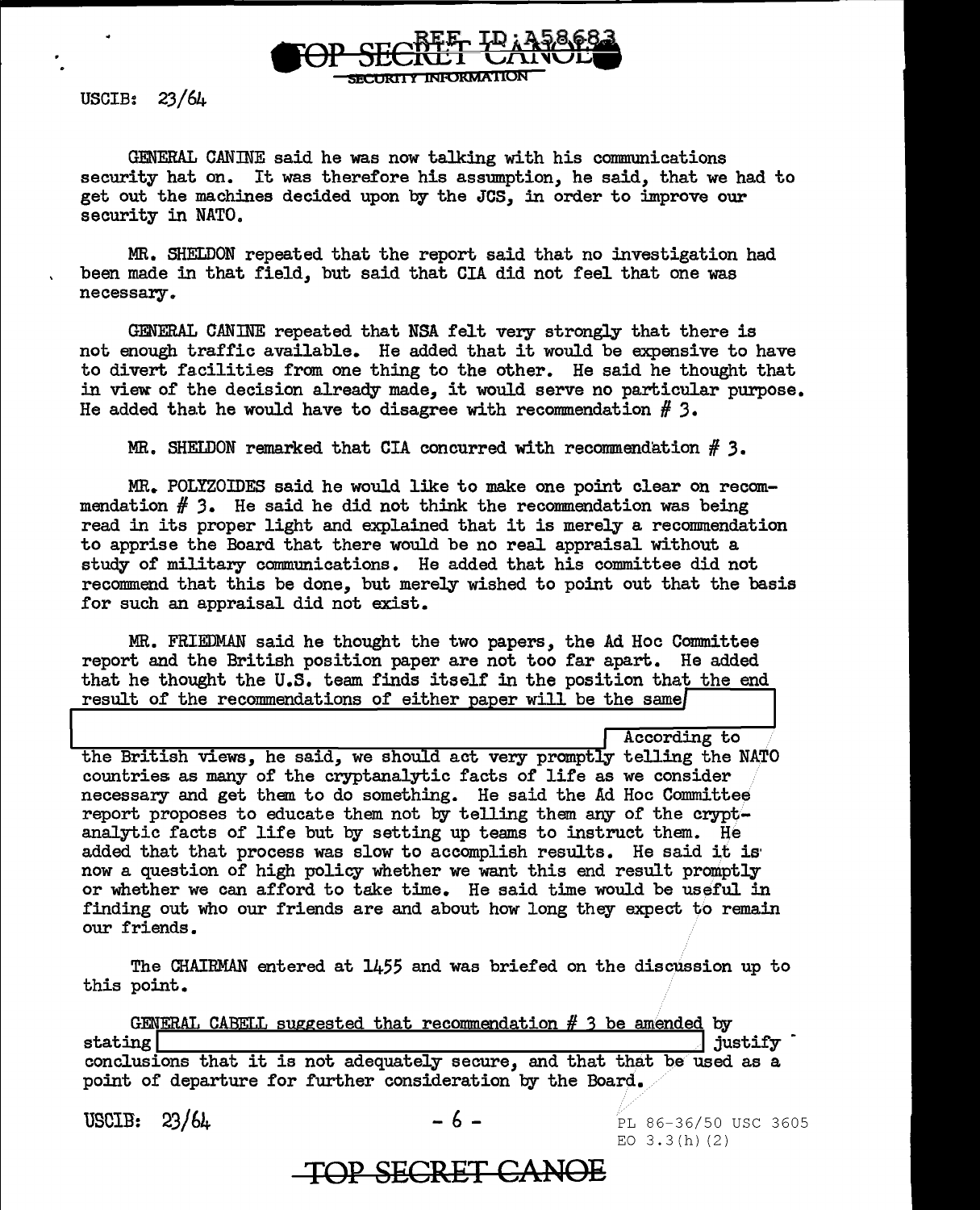

MR. ARMSTRONG stated that General Cabell's statement presupposes that there is enough military traffic available and observed that General Canine had just pointed out that it was not available.

ADMIRAL ESPE inquired if it wasn't a fact that such conclusions previously resulted in JCS directive to issue more secure cipher machines.

CAPTAIN TAYLOR pointed out that security activities, both Combined and NATO have concluded that the cryptographic systems now in use are not sufficiently secure to satisfy the military needs and have established the requirement for more secure cryptographic principles and systems. Based on such an assumption, NSA has undertaken to produce those devices, both Combined and NATO, so that the question has been examined from the security standpoint without the use of communications intelligence. He added that the French offered the use of the M-209, the Portuguese offered one of their machines but finally agreed that none of them was adequate.

MR. NOYES added that steps were in train to make them secure.

GENERAL CANINE said that financial arrangements have been laid on.

The CHAIRMAN inquired if military traffic was being intercepted.

GENERAL CANINE replied in the negative, explaining that economy hampered the operation and that, furthermore, this particular traffic had been placed on a low priority. He added that the military people felt that they could go to the individual countries themselves, direct-wise and mission-wise, and get the same information at less cosc.

ADMIRAL ESPE said he believed from the British report that they have evidently done some research in the field of military traffic and make a statement that French military traffic is not secure.

The CHAIRMAN inquired if it was considered that the situation could be cured without going into details about how much we know about their traffic.

GENERAL CANINE stated that no cryptanalytic processes and successes would be disclosed in the process of sanitizing the military communications of NATO. PL 86-36/50 USC 3605

EO  $3.3(h)$  (2)

USCIB:  $23/64$  - 7 -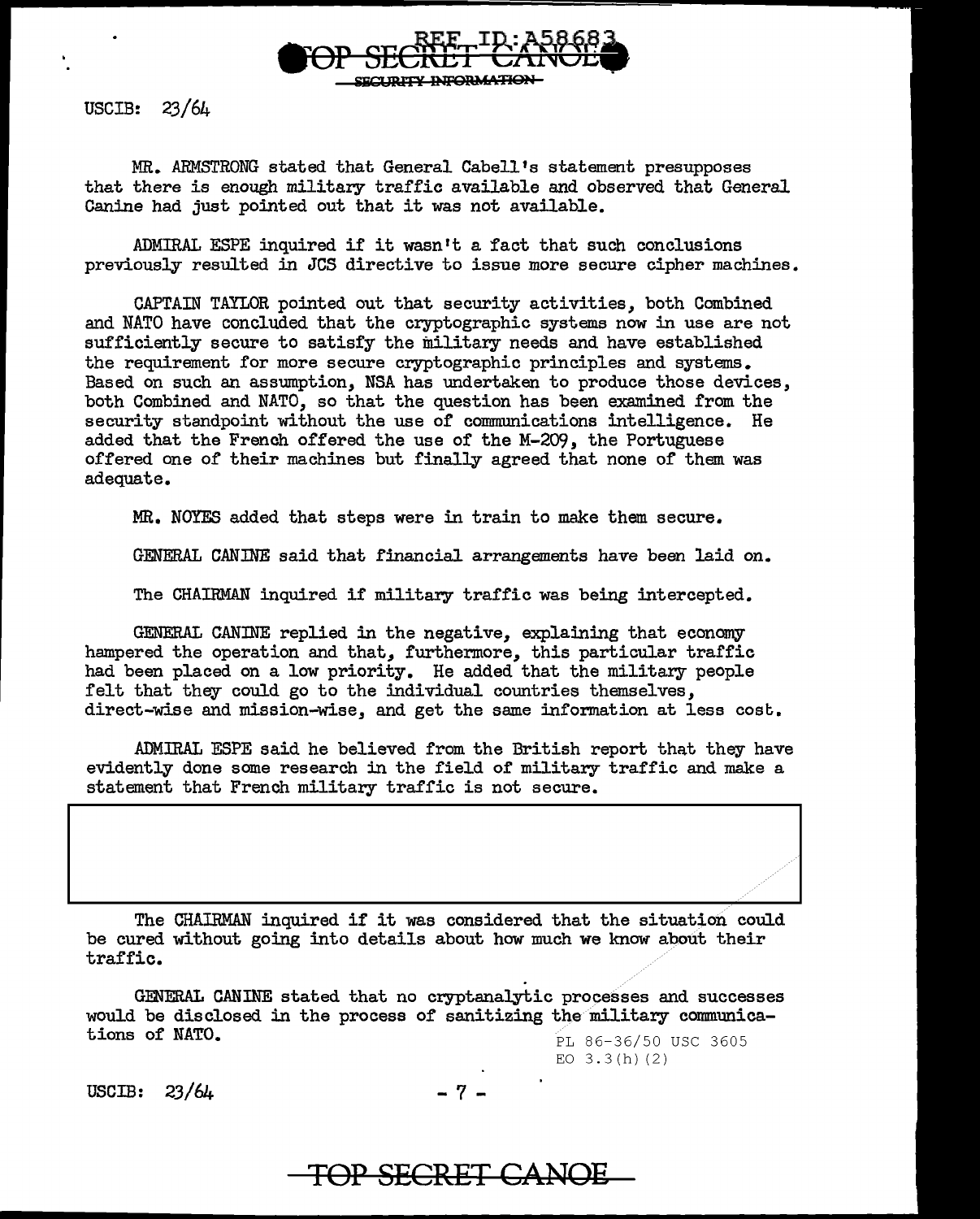GENERAL CABELL stated that this appears to be a position where two sides of the house are out of step but comparable steps have to be taken to close the gaps.

**SECURITY INFORMATION** 

MR. NOYES inquired if the steps taken by NATO apply only to NATO or NATO operations all over the world.

CAPTAIN TAYLOR replied that they applied only to NATO pointing out that the Standing Group of NATO has a communications committee that keeps problems under review with a view to improving communications of the NATO organization.

The CHAIBMAN asked if that wouldn't eventually reflect down the line.

GENERAL CANINE replied it would be difficult to say because it appears there is little cooperation between the communications security and the communications intelligence personnel of the NATO nations. He said if we could be sure that, having taught these people the effect of secure communications, it. would spread to other NATO nations, perhaps this Board could come to a decision much sooner. He added that he could assure the Board that there is no reason to assume it would occur, however. He added that, except for the British, the NATO countries had no board comparable to USCIB. He said there is evidence that there are good security people in all of these countries as well as good cryptanalysts, but they have no positive coordination.

At this point the members agreed that paragraph *3* of the report was more pertinent to the Conclusions than to the Recommendations, but it was finally agreed that the paragraph could be omitted altogether.

CAPTAIN TAYLOR explained that NATO communications and national military communications of these countries are not necessarily one and the same thing. He said that the national military communications are the ones being discussed and added that NATO national systems would include diplomatic systems. He said that NATO rules require that NATO COSMIC not be transmitted in a national system.

The members agreed to go back to the beginning of the report and discuss "Scope and Methods of Investigation".

The CHAIRMAN inquired whether or not there were any serious violations or compromises except those nations mentioned in paragraph 2.

GENERAL CANINE replied in the negative adding that the U.S. and the British are almost in complete agreement on this point.

 $\text{USCIB:} \quad 23/64 \quad -8 -$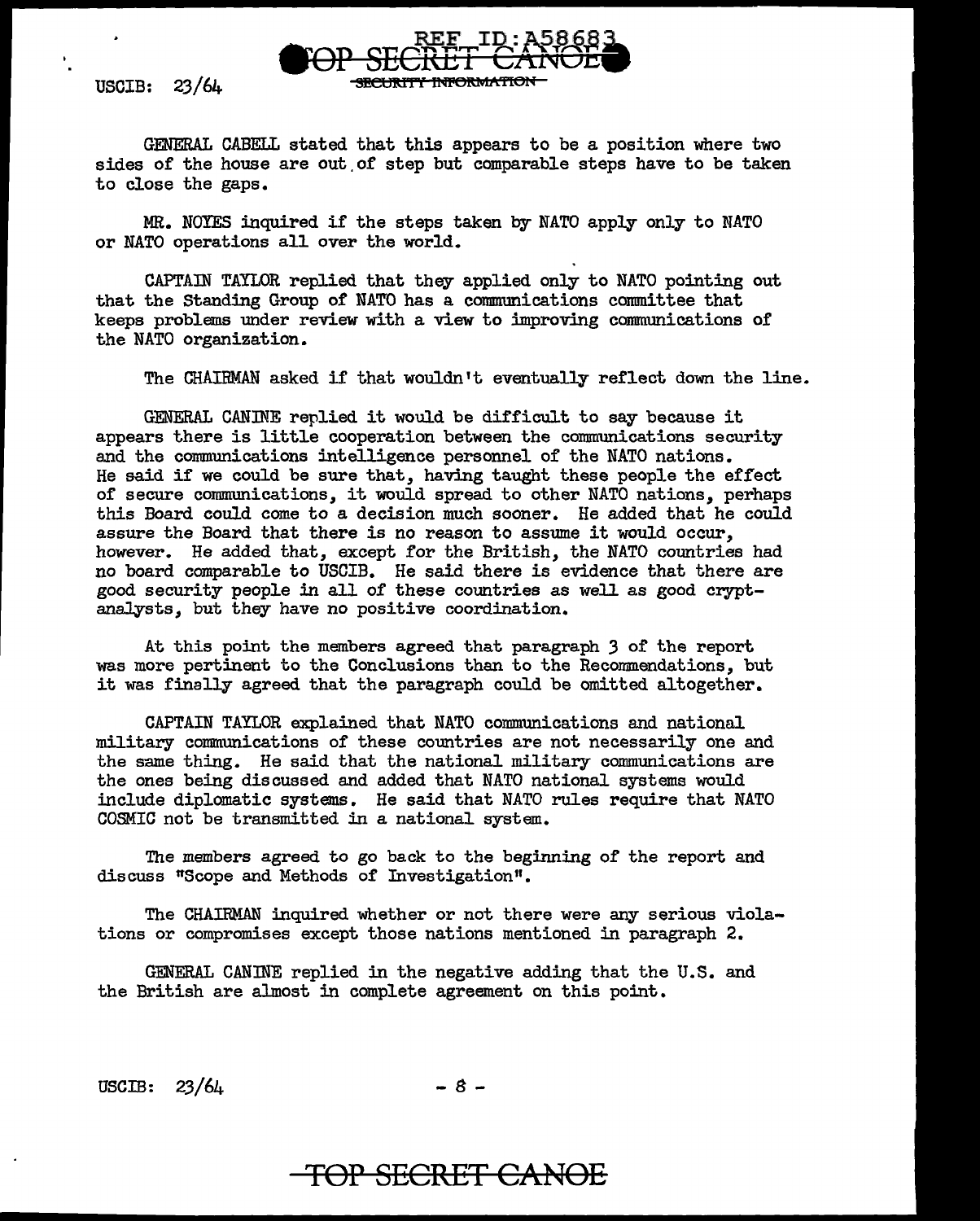

PL 86-36/50 USC 3605 EO 3.3(h) (2)

The CHAIRMAN pointed out that the British report had mentioned<br>in addition to those countries in the U.S. report.

The members agreed that no changes were required in paragraphs 2 through 7.

The CHAIRMAN inquired if the members were agreed as to the Conclu-.<br>sions regarding security violations of military traffic and non-military traffic.

ADMIRAL ESPE pointed out that in paragraph  $6$  of the Conclusions the report stated that the number of security violations detected in nonmilitary traffic is extremely small. He said in his opinion there had been a large number of violations.

ADMIRAL ESPE inquired if there hadn't been a violation or COSMIC rules.

MR. POtyzomEs stated that the Ad Hoc Committee had considered "violations" in the strictest sense, i.e. as being those instances wherein communications containing COSMIC or NATO information had been enciphered or transmitted in violation of NATO COSMIC regulations. These were dealt with in TAB: A of the Report. TAB B of the Report dealt with leakages that did not constitute a violation of any kind, they merely constitute evidence that the U.S. may have been damaged if the specific messages were read by the USSR. He said his figures represented both of the above.

After·suggested changes in phraseology, it was agreed that the last line of paragraph  $5$  on page  $7$  would be amended to read as follows:

"· •••• insofar as quantity is concemed, is very small."

GENERAL CANINE pointed out that the meaning of a demonstration was to show the NATO countries how to use the machines and the representatives would be allowed to ask questions, but it would not be pointed out to them that one particular machine is less secure than another-. No

 $USCIB: 23/64$  -9-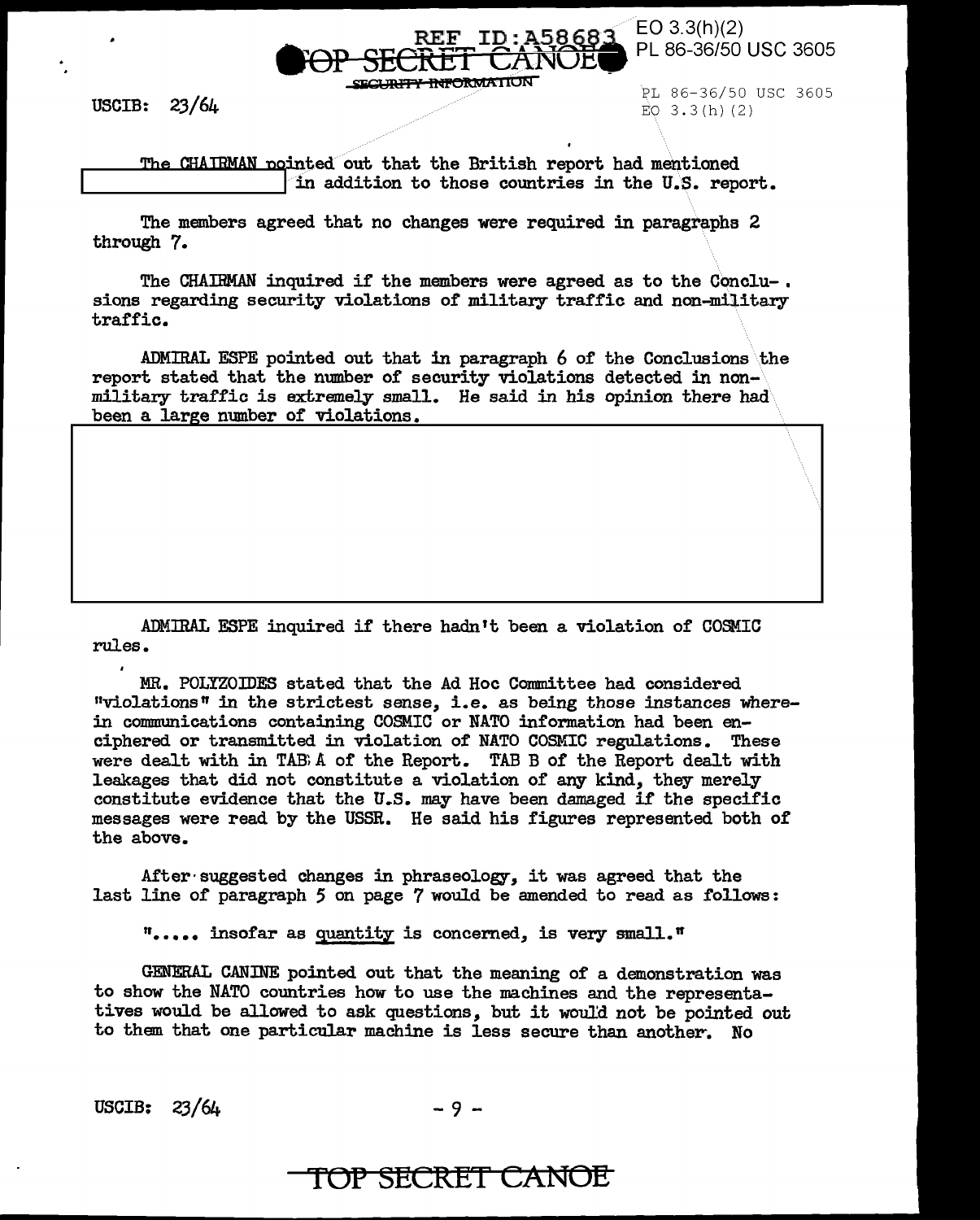

PL 86-36/50 USC 3605 EO 3.3(h) (2)

 $\lambda$  .

nor would the disadvantages of the systems be pointed out. He added that in his opinion this was not a demonstration.

MR. POLYZOIDES said he would like to point out an example of a demonstration.. He said that paragraph 6 indicated that several of these countries use the Hagelin machine and added that Mr. Hagelin is now residing in Switzerland; that he is available and anxious to sell the Hagelin machines which according to the experts are very capable  $ma$ chines when properly used. He said he thought a demonstration would be very valuable if Hagelin were hired to come/ and demonstrate. He said he did not think it necessary to tell them/that such demonstrations were being made especially for these five countries.

MR. NOYES asked the meaning of "equated" in paragraph  $E(1)$ .

MR. SHELDON said he would have rated it as having ''moderate value" •

ADMIRAL ESPE agreed.

The CHAIRMAN stated that the diplomatic traffic is probably more important to the State Department.

MR. ARMSTRONG agreed and said he would rate it very high.

MR. NOYES inquired if there was any equation as to how much we would lose to the Russians.

MR. POLYZOIDES said that a piece of intelligence valuable to the U.S. might not necessarily be valuable to the USSR.

GENERAL CANINE/replied that it could work both ways.

The CHAIRMAN said he thought it would be higher over-all if they read all  $\parallel$  the value of it to the Soviets would be higher than the value of it to the Soviets would be higher than to us, because presumably the U.S. knows more about the French than the Russians do, so if they read a message and took it seriously, it would be more valuable to them.

 $USCIB: 23/64$  - 10 -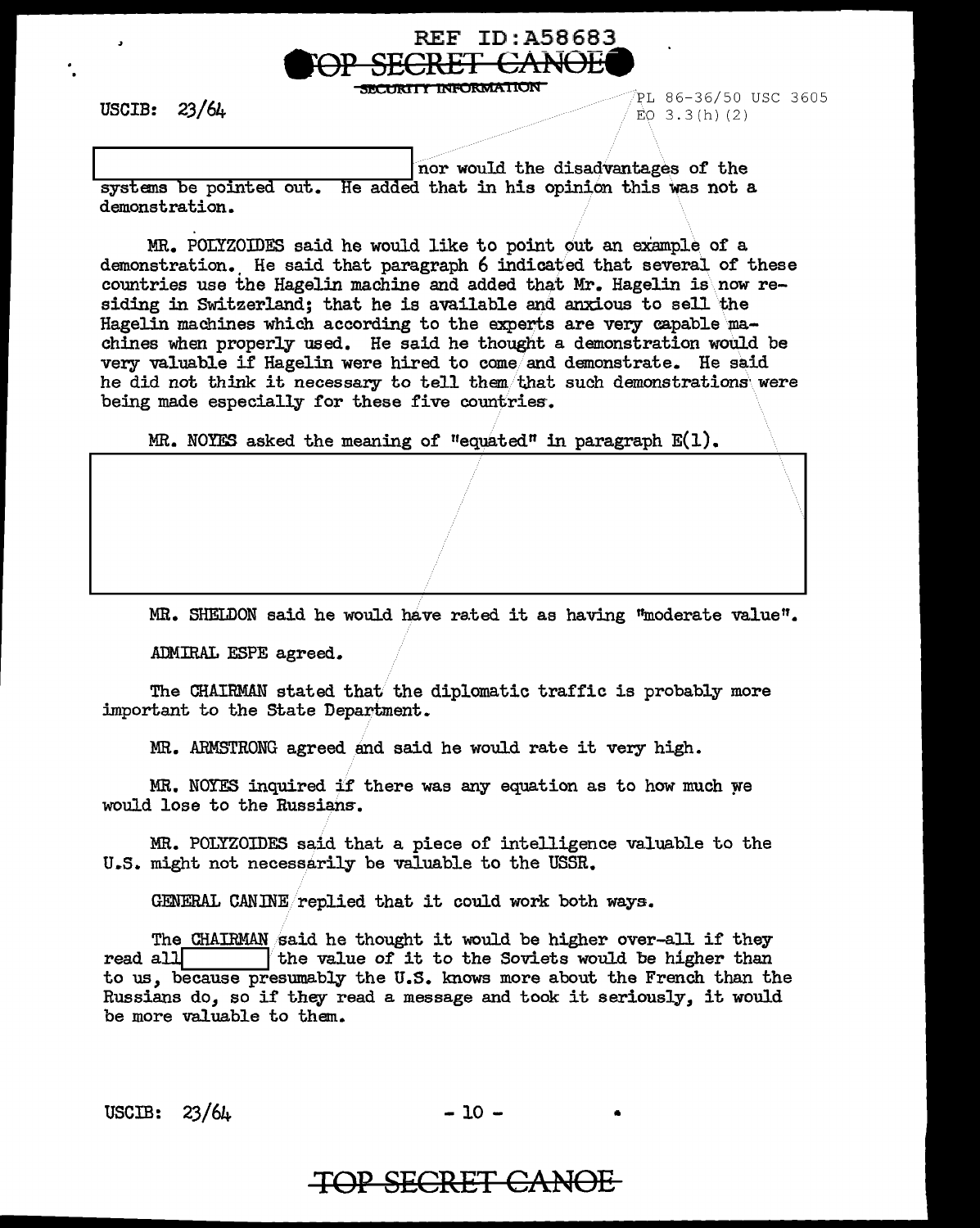

**SECOKIJ I INFORMAi iON** 

USCIB:  $23/64$ 

~L 86-36/50 USC 3605  $E$ O. 3.3 $(h)$  (2)

 $\mathcal{F}$ 

MR. ARMSTRONG said he was sure that would be true in a great many instances and added that we could say that it is high for the\ U.S. and U.K. as well as for the other side.

After further discussion among the members, it was agreed that paragraph El on page 9 would read as follows:

MR. NOYES stated that the technical question is whether or not, if an emergency occurred, there is any way of immediately improving the situation.

GENERAL CANINE replied in the negative.

MR. NOYES then inquired if this "potential for damage" were not a mild statement.

GENERAL CANINE answered by saying that USCIB would be vested with that decision.

GENERAL CANINE replied that they would not be stopped for a considerable time. He said we could get out cumbersome one-time systems, and that much depended upon the time we have.

ADMIRAL ESPE stated that a good example took place in World War II when the shipping control codes of the British were weak and were being read by the Gennans. He said that before the codes were changed, a number of ships were lost.

MR. SHELDON said he would like to subnit that if we buy para. E3 as now written, there may be no point in meeting with the British.

 $USCIB: 23/64. - 11 -$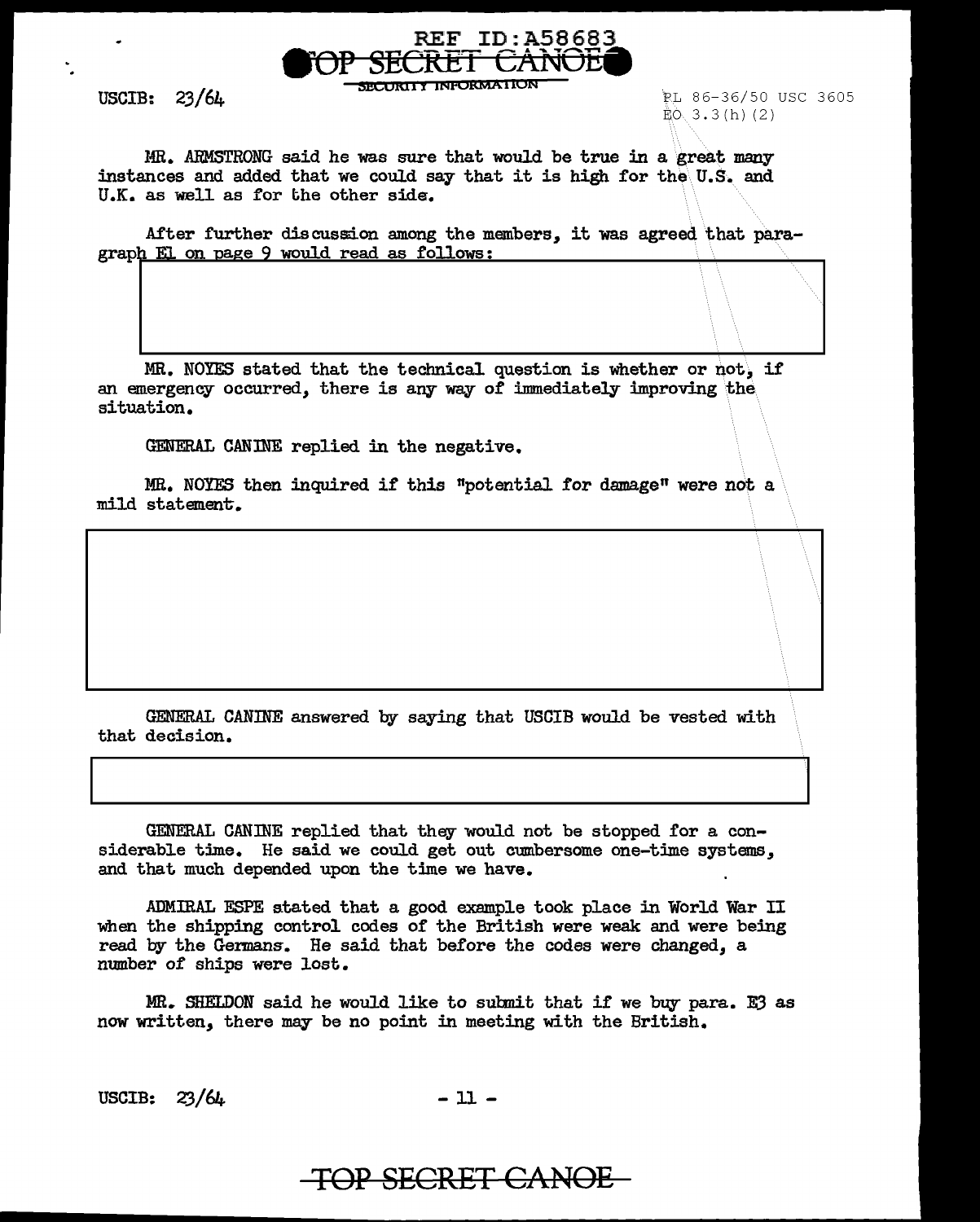

~"f'"t **tt4P6lt1Vt!r:'f'IOU** 

USCIB:  $23/64$  EO 3.3(h)(2)

PL 86-36/50 USC 3605

GENERAL CANINE and MR. KEAY said they didn't agree.

MR. SHELDON said that the British had crossed the bridge that we are now up against and said he would like to have it explained how a practical solution to the problem could be effected.

MR. Po1yzoIDES stated that the British apparently agree with this position and read the last paragraph of page 1 of the British position paper to back up his statement.

MR. ARMSTRONG suggested inserting the words "very serious" before the word "damage" in paragraph E2.

It was agreed that paragraph E2 would be amended in accordance with Mr. Armstrong's suggestion.

MR. SHELDON said at this point there arose the question of whether or not the situation had reached the critical point, and added that in his opinion it had.

MR. SHELDON said he thought each case would have to be very carefully planned with the British.

At this point, ADMIRAL ESPE said he would like to ask a question of Mr. Keay who was on the Tripartite Security Working Group. He asked if it had not been determined about two years ago that the situation had reached the critical point; that it was taken up with NSC and the President and it was decided that rather than notify the NATO countries of their security violations we would first make a study of their internal security. He said he believed we are now taking a step backward.. He said it was agreed that they would be told but not until such time as their internal security was good.

MR. KEAY said the Committee has decided that the situation is not now critical. He added that the leakage that occurred in the past six months was not as serious as two years ago.

GENERAL CANINE inquired about the non-COMINT leakage.

MR. KEAY said the situation has not changed much in France. He said the officers attached to the French Institute seemed to be ignorant of security systems, and added when the Working Group was at the Foreign Office last December, they did not go into the communications security end of it. He added that the French had not even started to institute

USCIB:  $23/46$  - 12 -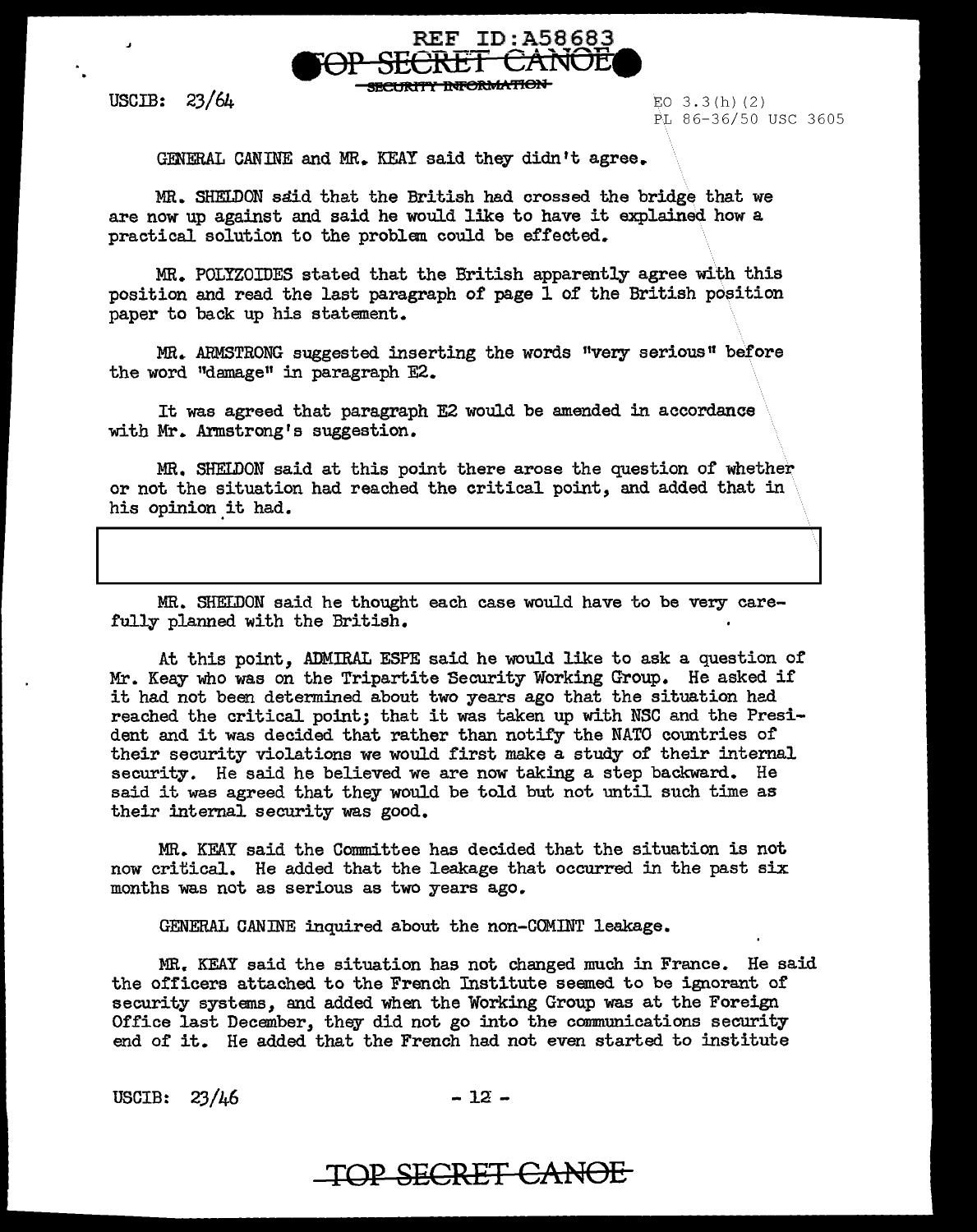

security measures, further they were handicapped in that if a man was found to be a Communist he could not be removed, but merely transferred. He said it is a fact there are Comrmmists in key positions in the French Government.

COLONEL TOWNSEND said he didn't think it could be said that the situation is less critical but merely not critical enough to warrant

MR. SHELDON said he would recommend "which may require some disclosure" and added that he agreed with Admiral Espe that we are taking a step backward.

MR. NOYES asked if this covered traffic of all NATO countries around the world or just European.

MR. POLYZOIDES replied that it was world-wide and not limited to  $_{\rm EQ=3.3\,(h)/(2)}$ European circuits.

PL 86-36/50 USC 3605

. · .. · .. · .. ·.

MR. NOYFS inquired about the meaning of "open" on page 10.

MR. ARMSTRONG pointed out that the British make a distinction between "full" disclosure and "limited" disclosure.

After discussing various possibilities for phraseology of the Conclusions, it was agreed that paragraph E3, page 9, be amended to read along the lines suggested by Admiral Espe:

"The evidence brought out in this investigation does not indicate that serious damage has occurred during the period covered by this survey. However, such damage has occurred in the past and may occur in the future.<sup>n</sup>

It was agreed to delete the words "immediate and" from para.  $E_{4}$ , page 10.

It was agreed that the word "open" be changed to "direct", in paragraph 1, page 10, as the result of a request of General Canine.

At this time MR. KEAY asked the Chairman if he would have Mr. Friedman, Head of the U.S. delegation, read his recommendations.

USCIB:  $23/64$  - 13 -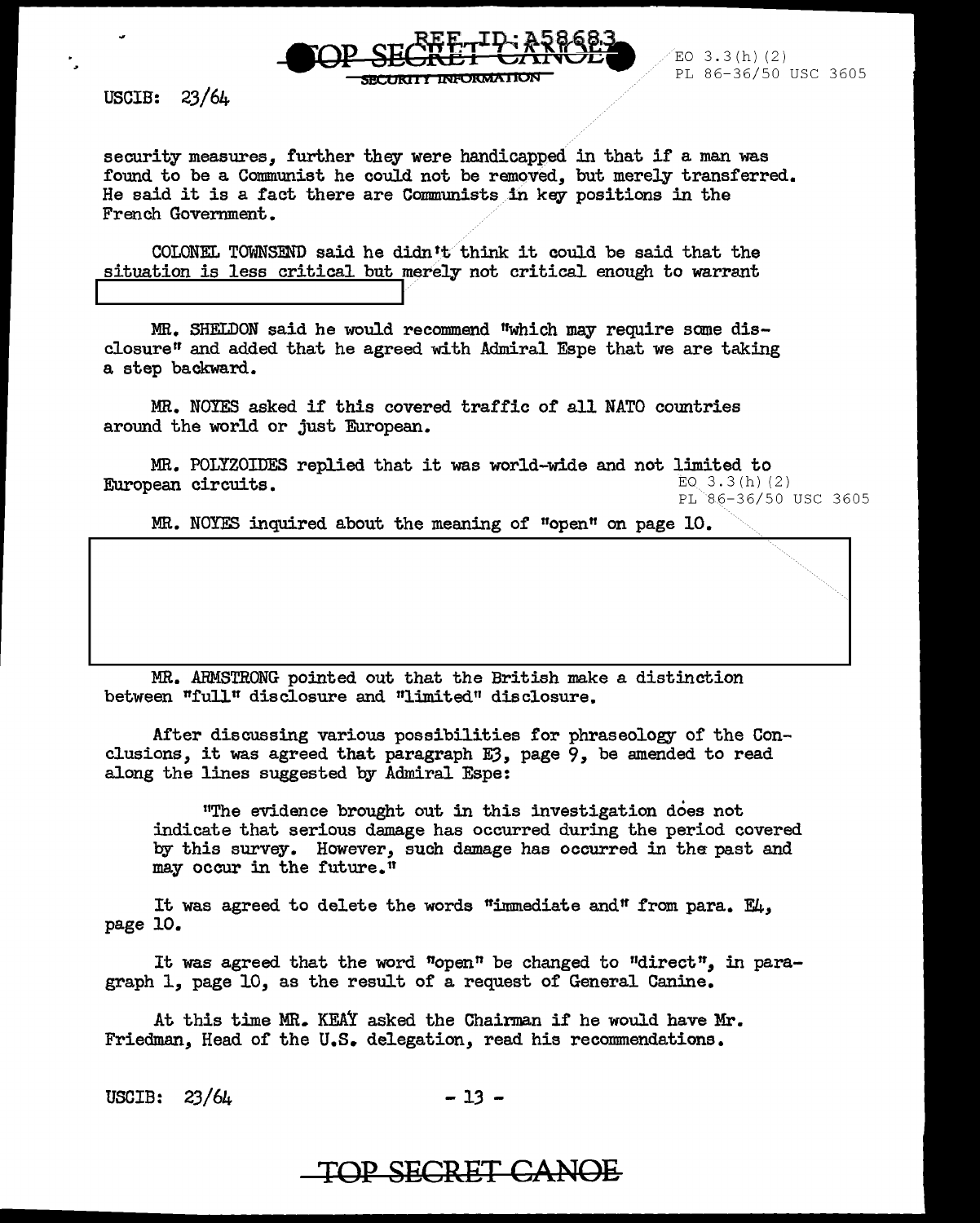

MR. FRIEDMAN read as follows:

nAs a result of discussions during two meetings, the U.S. Delegation to the forthcoming US/UK Conference on French and Allied Communication Security recommends that:

- "1. The Conference be held as scheduled.
- "2. Neither USCIB nor NSC adopt prior to the Conference a fixed position with regard to the steps to be taken to improve French and other NATO members COMSEC.
- "3. USCIB accept the Ad Hoc Committee Report, as a partial basis for discussion with the UK Delegation, sanitize the Report, and hand it forthwith to the Senior British Liaison Officer (Brig. Tiltman).
- 114. USCIB inform LSIB forthwith that the USCIB wishes to extend the Agenda to include a review of all the conclusions reached at the 1951 BRUSA Conference on this same subject, and that the present UK paper (DGC/3441), together with the US paper (Ad Hoc Committee Report as sanitized) will be used as bases for discussion at the Conference."

The members of the Board accepted the recommendations of the U.S. Delegation with the exception of a minor revision to paragraph 3 which was amended to read as follows:

> "3. The U.S. Delegation be directed to use the Ad Hoc Committee Report, as amended, as guidance for discussion .....<sup>11</sup>

MR. ARMSTRCNG stated that the above recommendations substantially cleared up his difficulty and added the thought that USCIB should adopt the Ad Hoc Committee report and refer it to the U.S. Delegation to the forthcoming conference.

MR. POLYZOIDES pointed out that three points in the report needed sanitizing prior to release.

The CHAIRMAN stated that a sanitized version of the Ad Hoc Committee report would be handed to Brigadier Tiltman.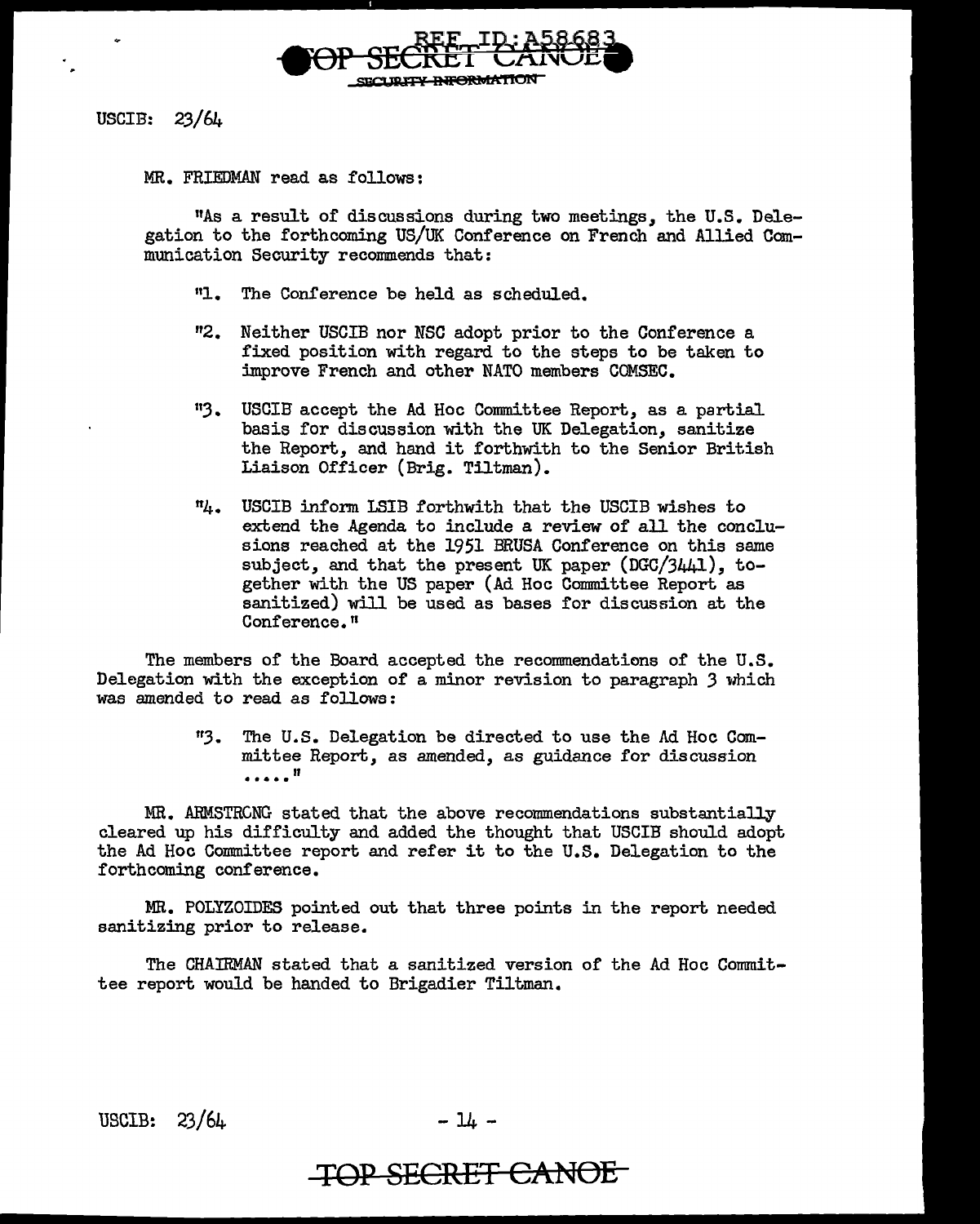USCIB:  $23/6\mu$ 

It was agreed, after some discussion, to delete paragraphs 1, 3, 6, 7, and 8 of the Recommendations, and to renumber the remaining\paragraphs accordingly.

SEeUR1'n 1WFORMAI ION

EO 3.3(h)(2)<br>PL 86-36/50 USC 3605

 $\langle\,\,\rangle$ 

 $\lambda$ 

GENERAL CABELL suggested rewording the new paragraph 2 of the Recommendations to read as follows:

 $112.$  An effort should be undertaken jointly with the British to improve the national cryptographic and communications practices to improve the hational dryptographic and communications practices<br>of the NATO countries by a demonstration of prope<u>r techniques, ex-</u> planation of sources of weakness and other means

MR. NOYES asked about the difference in the degree of damage between the two.

GENERAL CANINE replied there was a great deal of difference by using the method pointed out by Mr. Friedman in that the countries couldn't ask questions about it.

MR. FRIEDMAN agreed that it would stop them from proposing that we cultivate this field together.

 $MR.$  KEAY said the problem at hand is whether or not to make a direct disclosure at this time and, if the Board decided against making a disclosure, he thought the recommendations would take care of the delegation.

CAPTAIN TAYLOR then read the decision of 11 January 1952 handed down by the Board on the subject of disclosure of information.

MR. FRIEDMAN said that the British position in 1951 will probably be the same on 5 June; that position including the premise that no good would be accomplished save by an approach that would administer a severe shock is a completened save by an approach ones would domin-

ADMIRAL ESPE suggested a change to go after paragraph  $\mu$  which read as follows:

USCIB:  $23/64$  - 15 -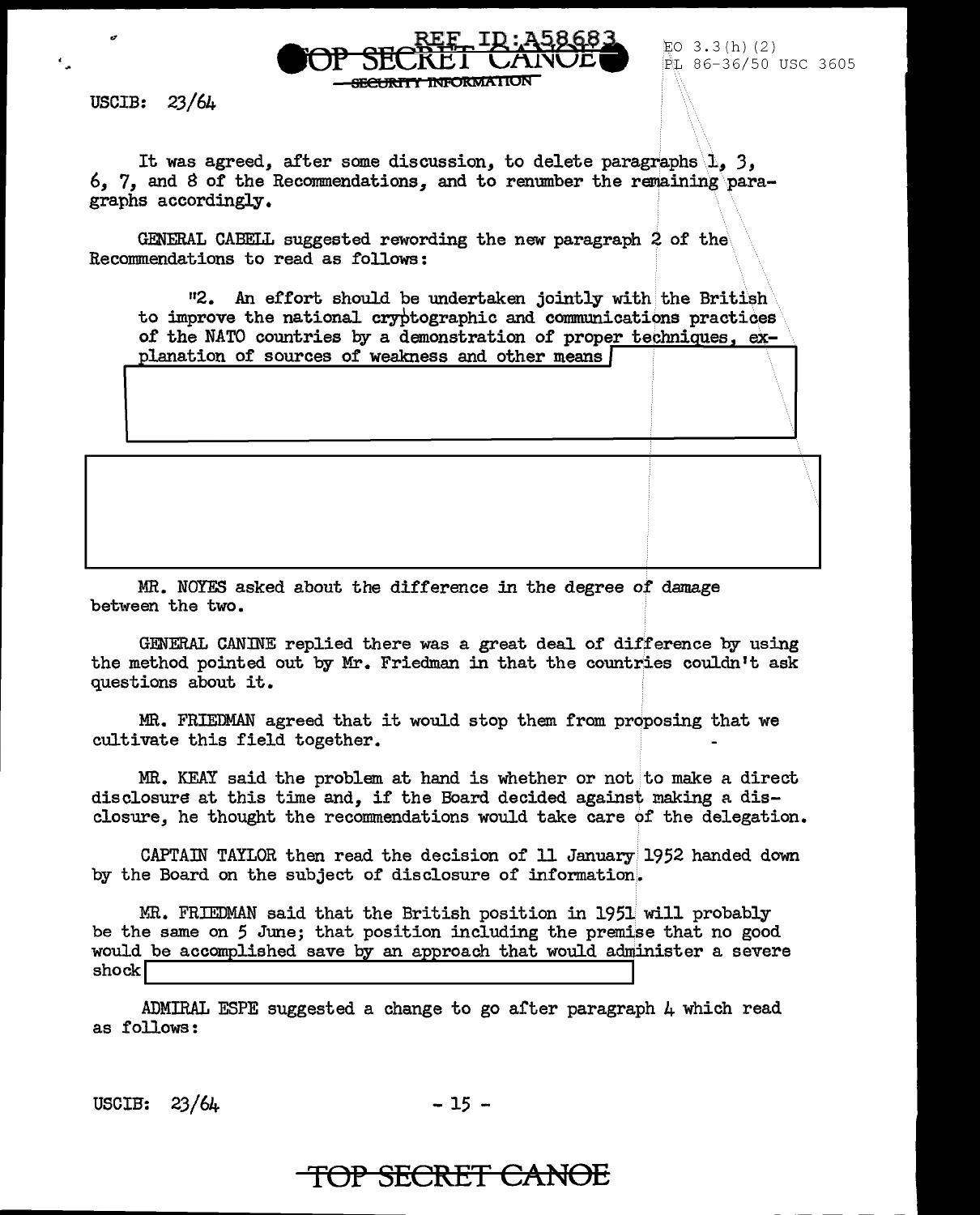

PL 86-36/50 USC 3605 EO  $3.3(h)$  (2)

"If it is considered that the above demonstration technique will not achieve the desired results in a reasonable time, plans should be developed, in concert with the British, which could involve

After discussion of this proposal, it was agreed not to include this paragraph in the report. However, the CHAIRMAN asked that the statement be made a matter of record as the consensus of opinion of the Board at this time; in order that it might serve as guidance for the U.S. Delegation, with the understanding, however, that this would not be adopted as the U.S. position without further specific authorization of. USCIB.

It was further agreed that the U.S. Delegation might reach a point of discussion in which they are favorably impressed by the British point of view but find themselves at variance with the guidance already provided by the Board. If this should happen USCIB will convene a special session to provide the necessary guidance,

The CHAIRMAN observed that in the decision about to be reached today, the Board is authorizing the negotiators to work toward agreement on a  $\sim$  position with the British  $\sim$  I He added that he thought the NSC, the Secretary of Defense, and the Secretary of State should be apprised of this before the negotiators get over a barrel. He said that from conversations with Mr. Steel, he felt quite clearly that the British negotiators have been in touch with highest British authorities. He also said he thought if he could have a few minutes with the President, he could apprise him of USCIB thinking on the problem.

It was agreed that the President and the Special Committee of NSC should be apprised of the present state of the communication security and "leakage" problem and the recommendations in this report.

MR. SHELDON referred to the last paragraph on page 2 of the U.K. position paper and suggested that the U.S. Delegation might need some guidance with reference to including the French with the U.K. and U.S. in a tripartite committee to deal with other members of NATO on the improvement of cipher security.

After some discussion, the CHAIRMAN said that guidance for the committee would be to tell the British that USCIB will be glad to discuss that proposal when the French cipher system is satisfactory.

 $\text{USCIB:} \quad 23/64$  -16 -